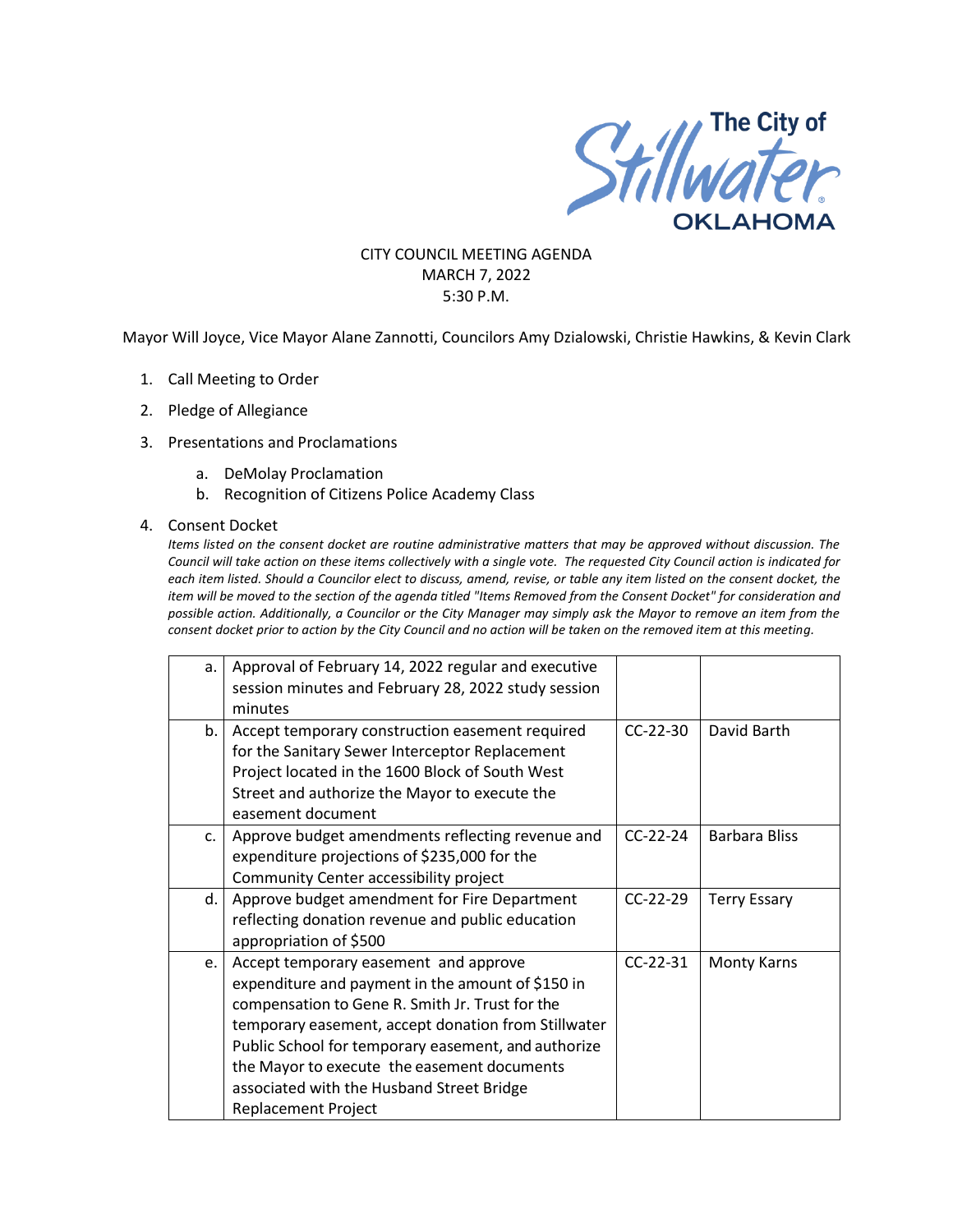| f.                                              | Approve request from Stillwater Public Housing for    |            | Norman             |
|-------------------------------------------------|-------------------------------------------------------|------------|--------------------|
|                                                 | waiver of payment of \$8,568.21 in lieu of taxes      |            | McNickle           |
|                                                 | (PILOT)                                               |            |                    |
| g.                                              | Approve final plat and accept public improvements     | $CC-22-34$ | Jeff Mathews       |
|                                                 | for Bourbon Street Square subdivision                 |            |                    |
| h.                                              | Acknowledge receipt from Oklahoma Department of       |            | <b>Monty Karns</b> |
|                                                 | Environmental Quality of Permit No.                   |            |                    |
|                                                 | WL000060220017 for the construction of 291 linear     |            |                    |
|                                                 | feet of eight (8) inch PVC potable waterline, and all |            |                    |
|                                                 | appurtenances to serve the 8" Waterline Upgrade -     |            |                    |
|                                                 | Lot 3, Northwest Territory Commercial Park, Payne     |            |                    |
|                                                 | County, Oklahoma                                      |            |                    |
| <b>CONSENT DOCKET APPROVED AS PRESENTED 5-0</b> |                                                       |            |                    |

# 5. Public Comment on Items not Scheduled for Public Hearings

*Stillwater City Code, Section 2-53(a) & (b), provides that taxpayers or residents of the city, or their authorized legal representatives, may address the Council at a regularly scheduled meeting on any item of business listed on the meeting agenda provided they have submitted a written request prior to the meeting either online at Request to* [speak form](http://stillwater.org/page/home/government/mayor-city-council/meetings-agendas-minutes/online-request-to-speak-at-city-council) *or via the form found in the lobby outside Council chambers prior to meetings.*

#### 6. Items Removed from Consent Docket

*Items removed from the consent docket are placed on this section of the agenda for discussion, revision, amendment and/or tabling prior to action by the City Council. The City Council may take action, including a vote or series of votes, on items removed to this section of the agenda after the requested discussion, revision or amendment.*

#### 7. Public Hearings

*The Council will hear public comments, discuss, and take action including a vote or series of votes on each item listed as presented or as amended by the City Council unless the agenda entry specifically states that no action will be taken.*

| a.          | Receive public comment regarding a request from<br>Stillwater Medical Center for a map amendment to<br>rezone property addressed as 721 S Stanley from (O)<br>Office to (P) Public and 1202, 1218, 1302, 1318 W 8th<br>Avenue, 705, 711, 717, 720 South Blakely and 706,<br>710, 714, 718 S Adams from (RSS) Small Lot Single<br>Family to (P) Public<br><b>APPROVED 5-0</b> | $CC-22-32$ | <b>Brady Moore</b><br>Johnson & Assoc.                       |
|-------------|------------------------------------------------------------------------------------------------------------------------------------------------------------------------------------------------------------------------------------------------------------------------------------------------------------------------------------------------------------------------------|------------|--------------------------------------------------------------|
| b.          | Receive public comment regarding a request for a<br>Map Amendment to rezone 802 S Western, 2302 W<br>8 <sup>th</sup> Avenue, and 2324 W 8 <sup>th</sup> Avenue from Small Lot<br>Single Family to Office (Continued from January 24,<br>2022) APPLICATION OFFICIALLY<br><b>WITHDRAWN BY APPLICANT</b>                                                                        | $CC-22-35$ | <b>Brady Moore</b><br>Johnson & Assoc.<br><b>Josh Powers</b> |
| $C_{\star}$ | Receive public comment regarding a request for a<br>Specific Use Permit for a marijuana dispensary at 611<br>W Highpoint Drive<br>TABLED UNTIL MARCH 21 <sup>ST</sup> MEETING 5-0                                                                                                                                                                                            | $CC-22-36$ | <b>Brady Moore</b>                                           |

#### 8. General Orders

*The Council will hear a staff presentation, discuss, and take action including a vote or series of votes on each item listed*  as presented or as amended or revised by the City Council unless the agenda entry specifically states that no action will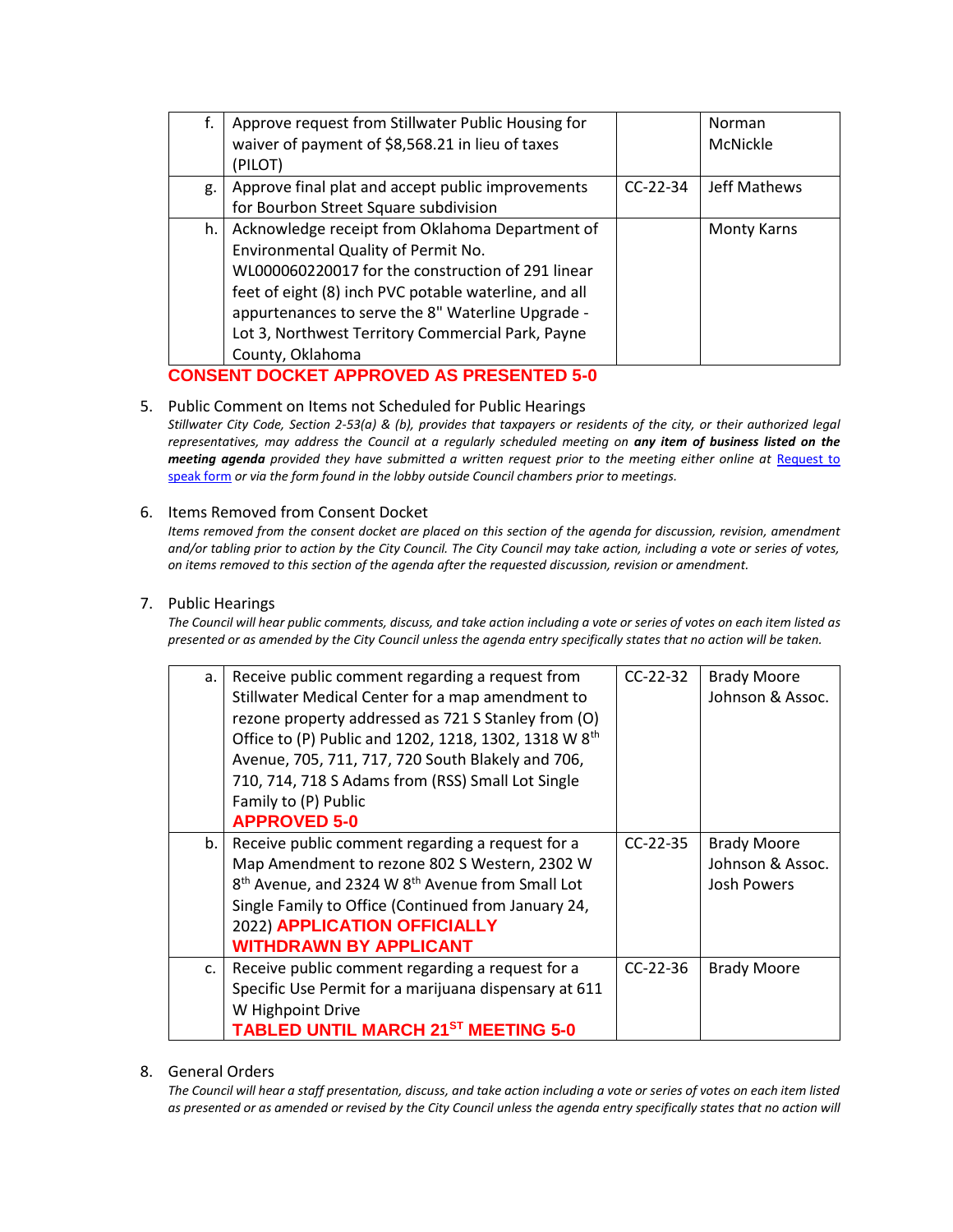*be taken. The requested City Council action is indicated in each agenda entry but may be amended or revised prior to action by the City Council.* 

| a.            | Approve award of the $3^{rd}$ Avenue Bridge Replacement<br>Project to Oklahoma Bridge Co. in the form of a per<br>unit price contract for an amount not to exceed<br>\$3,208,700; authorize the City Manager to sign<br>contract documents; and approve the associated<br>budget amendment of \$700,000 and budget revisions<br>in the amounts of \$100,000, \$60,428, and \$184,572<br><b>APPROVED 5-0</b> | $CC-22-33$ | <b>Monty Karns</b> |
|---------------|-------------------------------------------------------------------------------------------------------------------------------------------------------------------------------------------------------------------------------------------------------------------------------------------------------------------------------------------------------------------------------------------------------------|------------|--------------------|
| b.            | Approve bid award to UBC Precast in the amount of<br>\$164,772 for the replacement of Couch Park<br>restrooms APPROVED 5-0                                                                                                                                                                                                                                                                                  | $CC-22-26$ | Barbara Bliss      |
| $C_{\bullet}$ | Approve budget amendments reflecting<br>appropriation of funds for repairs totaling \$35,000 for<br>Runway 17-35 at Stillwater Regional Airport<br><b>APPROVED 5-0</b>                                                                                                                                                                                                                                      | $CC-22-28$ | Paul Priegel       |
| d.            | Approve bid award to Stillwater Turf Services in the<br>amount of \$126,560 for lawn maintenance of City<br>facilities and \$150 per acre for on-call mowing<br><b>APPROVED 5-0</b>                                                                                                                                                                                                                         | $CC-22-25$ | John McClenny      |

## 9. Resolutions

*The City Council will hear a staff presentation, discuss, and take action including a vote or series of votes on each resolution listed as presented or as amended or revised by the City Council.* 

| a.   RESOLUTION CC-2022-6: A RESOLUTION    | $CC-22-27$ | <b>Monty Karns</b> |
|--------------------------------------------|------------|--------------------|
| AUTHORIZING CITY COUNCIL TO EXECUTE THE    |            |                    |
| PROJECT AGREEMENT BETWEEN THE OKLAHOMA     |            |                    |
| DEPARTMENT OF TRANSPORTATION AND THE CITY  |            |                    |
| OF STILLWATER FOR FEDERAL AID SMALL CITIES |            |                    |
| PROJECT NO. STP-260C(070)UR                |            |                    |
| <b>ADOPTED 5-0</b>                         |            |                    |

## 10. Ordinances

*The City Council will hear a staff presentation, discuss, and take action including a vote or series of votes on each ordinance listed as presented or as amended or revised by the City Council.*

## Second Read

| a. | ORDINANCE NO. 3490 : AN ORDINANCE AMENDING    |  |
|----|-----------------------------------------------|--|
|    | THE STILLWATER CITY CODE BY AMENDING CHAPTER  |  |
|    | 18, "ENVIRONMENT," ARTICLE V, "JUNK OR        |  |
|    | ABANDONED VEHICLES," TO AMEND SECTION 18-     |  |
|    | 128, "DEFINITIONS," BY ADDING DEFINITIONS FOR |  |
|    | DIRECTOR, ENFORCEMENT OFFICER AND OPERABLE    |  |
|    | <b>CONDITION; AMENDING SECTION 18-129,</b>    |  |
|    | "VIOLATIONS," BY PROVIDING THAT THE           |  |
|    | ENFORCEMENT OFFICER HAS THE ABILITY TO ISSUE  |  |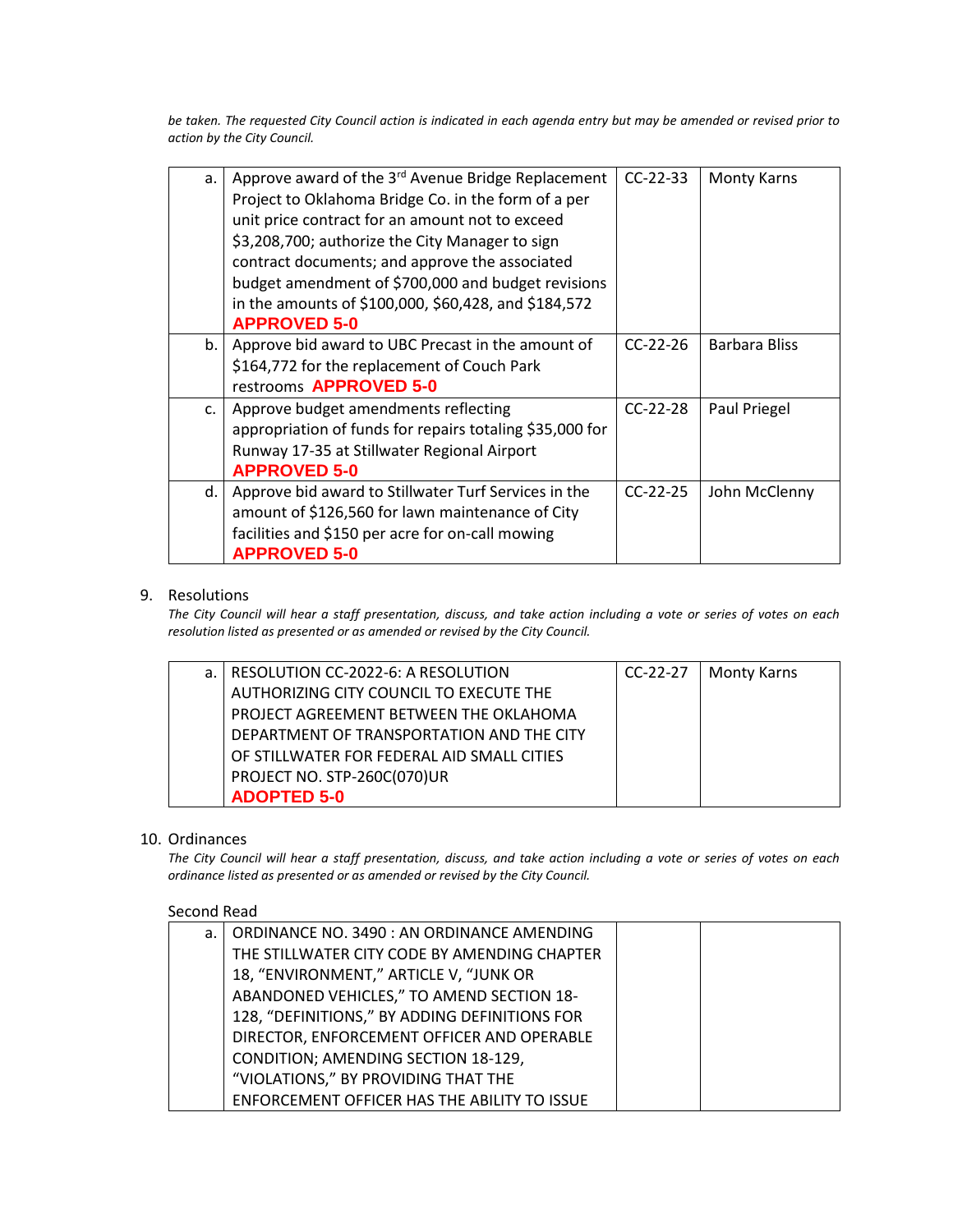| CITATIONS FOLLOWING NOTICE; AMENDING SECTION    |  |
|-------------------------------------------------|--|
| 18-130, "STORING, PARKING, ETC.," BY PROVIDING  |  |
| THAT JUNK VEHICLES ARE A PUBLIC NUISANCE;       |  |
| AMENDING SECTION 18-131, "GENERAL               |  |
|                                                 |  |
| RESPONSIBILITY FOR REMOVAL," BY CHANGING IT TO  |  |
| "EXCEPTIONS" AND SETTING OUT EXCEPTIONS TO      |  |
| SECTION 18-130;; AMENDING SECTION 18-132,       |  |
| "NOTICE TO REMOVE," BY CHANGING IT TO           |  |
| "REBUTTABLE PRESUMPTION," AND SETTING OUT       |  |
| CRITERIA THAT ESTABLISHES A JUNK VEHICLE;       |  |
| AMENDING SECTION 18-133, "CONTENT OF NOTICE,"   |  |
| BY CHANGING IT TO "NOTICE TO ABATE JUNK         |  |
| VEHICLE," ESTABLISHING THE REQUIREMENTS FOR     |  |
| NOTICE OF A JUNK VEHICLE; BY ADDING SECTION 18- |  |
| 134, "HEARING," THAT SETS FORTH THE PROCEDURE   |  |
| FOR A HEARING BEFORE THE COMMUNITY              |  |
| DEVELOPMENT DIRECTOR AND PROVIDING FOR          |  |
| APPEAL TO THE CITY MANAGER; ADDING SECTION      |  |
| 18-135, "REMOVAL OF JUNK VEHICLE," WHICH        |  |
| PROVIDES FOR REMOVAL; ADDING SECTION 18-136,    |  |
| "NOTICE OF REMOVAL," WHICH PROVIDES FOR         |  |
| NOTIFICATION OF THE REGISTERED OWNER OF A       |  |
| JUNK VEHICLE; REPEALING ALL ORDINANCES TO THE   |  |
| CONTRARY; AND PROVIDING FOR SEVERABILITY        |  |
| <b>ADOPTED 5-0</b>                              |  |
|                                                 |  |

## 11. Reports from Officers and Boards

*Announcements and remarks of general interest may be made by Councilors, City Manager or City Attorney. Items of City business that may require discussion or action including a vote or series of votes are listed below.*

- a. Miscellaneous items from the City Attorney
	- I. Request for executive session pursuant to 25 O.S. §307(B)(4) for the purpose of confidential communication with the City Attorney concerning a pending tort claim filed by Keith Reed as spouse and immediate next of kin of Teri Reed. It is the opinion of the City Attorney that public disclosure of this matter will seriously impair the ability of the City Council to process the claim and/or conduct an investigation, and/or to prosecute or defend any resulting litigation or proceeding in the public interest.
- b. Miscellaneous items from the City Manager
- c. Miscellaneous items from the City Council
- 12. Executive Session
	- a. Confidential communication regarding a tort claim filed by Keith Reed as spouse and immediate next of kin of Teri Reed.

# **ENTER INTO EXECUTIVE SESSION 5-0**

13. Return from Executive Session